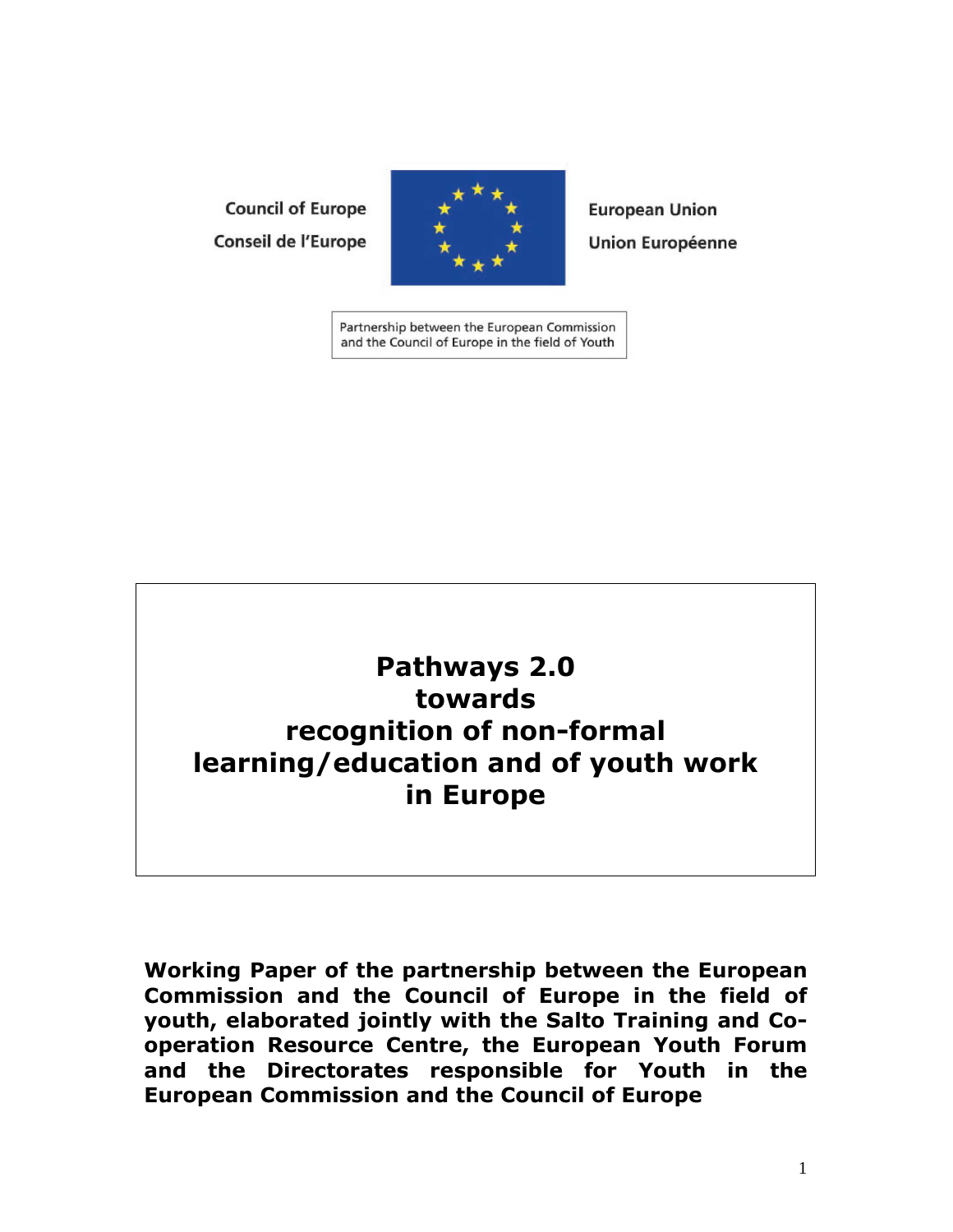## **Table of contents:**

- **1. Introduction and aim of the Pathways 2.0 paper**
- **2. Non-formal learning and education in the youth field - characteristics and impact**
- **3. Stocktaking the state of affairs at European and national level** 
	- **3.1 Recognition of non-formal learning/education in the youth policy of the Council of Europe**
	- **3.2 Recognition of non-formal learning/education in the youth policy of the European Union**
	- **3.3 Developments at national level in European Member States**
	- **3.4 The European Youth Forum and the work of non-formal education providers**
	- **3.5 Linking to the Lifelong Learning strategy**
- **4. Pathways towards a better recognition of non formal learning/education in the youth field – 10 elements for a renewed strategy**
- **5. Conclusions**

**Strasbourg and Brussels, January 2011** 

#### **Disclaimer:**

All views and opinions expressed in this report are those of the authors, and, as such, do not necessarily reflect those of the European Commission and the Council of Europe. The European Commission and the Council of Europe do not guarantee the accuracy of the data included in this report and accepts no responsibility for any consequences of their use.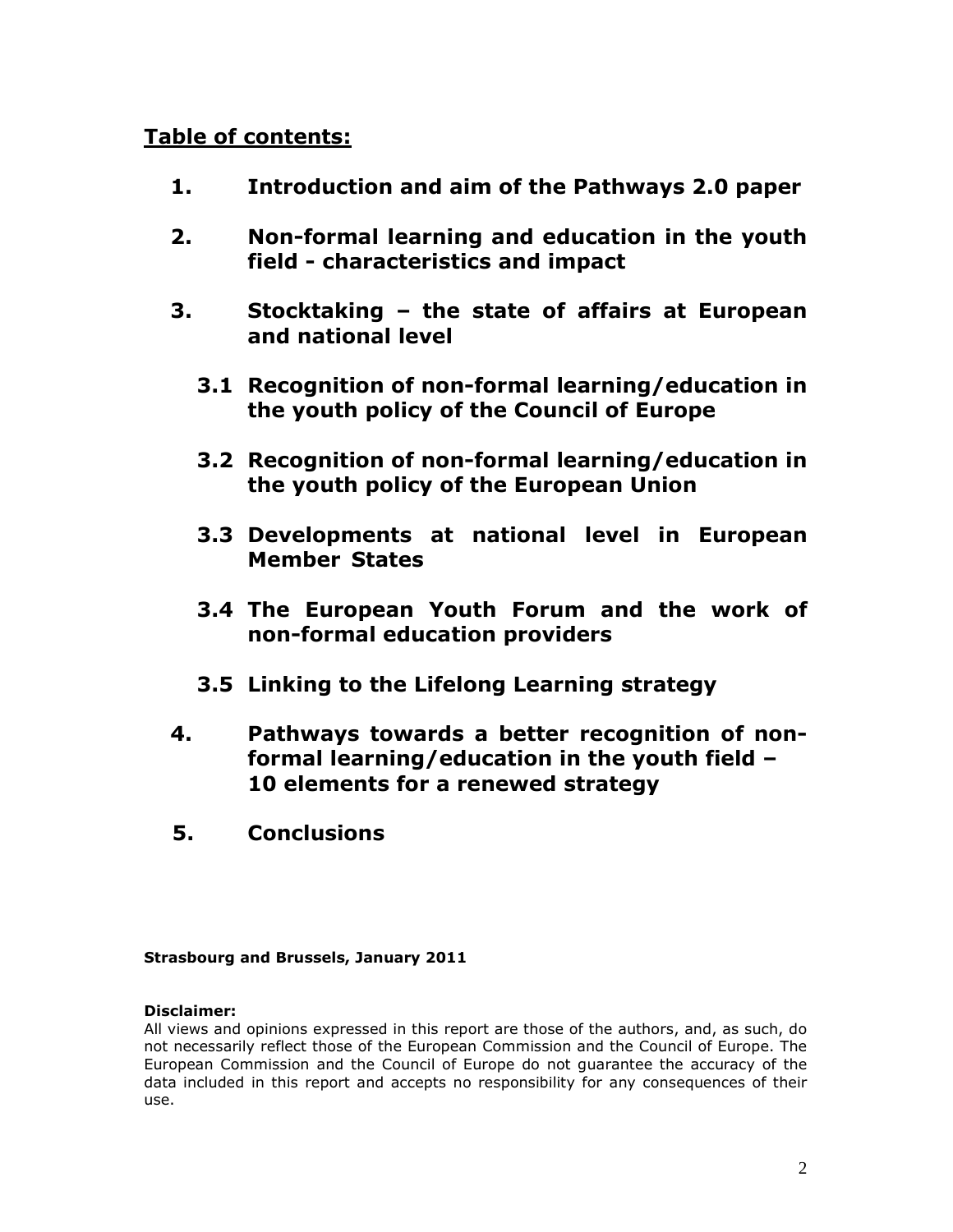## **1. Introduction and aim of the Pathways 2.0 paper**

In February 2004, the Youth Directorates of the Council of Europe and the European Commission published a joint working paper 'Pathways towards Validation and Recognition of Education, Training and Learning in the Youth Field<sup>11</sup>. It highlighted a strong need for social and formal recognition of non-formal and informal education/learning<sup>2</sup> in youth work activities. The paper argued that non-formal education/learning in the youth field is more than a sub-category of education and training since it is contributing to the preparation of young people for the knowledgebased *and* the civil society. It stressed the need to raise awareness of the value of youth work among key persons, institutions and young people themselves and asked for developing effective and flexible ways for validation and recognition. A number of concrete activities and commitments were proposed in the paper, addressed at the European institutions, the Member States, the NGO sector, the education and training field and specifically the youth sector.

The Pathways paper encouraged a European-wide debate on the meaning and status of non-formal learning in the youth field. Since its publication developments in the field of non-formal learning/education (and its recognition) have been dynamic but also very diverse, at European as well as at national level. Major political achievements have been reached and a variety of tools and instruments were developed. Also co-operation and dialogue within the youth field and of the youth sector with other areas, in particular education and training, has considerably increased.

Now, six years after publishing the first Pathways paper and more than 10 years after starting the development and implementation of respective strategies to better recognise non-formal education/learning, the partnership team of the Council of Europe and the European Commission in the field of youth, in cooperation with the European Youth Forum and the SALTO Training and Cooperation Resource Centre, realised the need to update and re-focus the strategy as outlined in the first paper, in order to give the strategy a new impetus for a better recognition of non-formal learning in youth activities and of youth work in general. The initiative to re-dynamise the efforts on recognition goes also back to the European workshop "Continue the pathways towards recognition…." held in Prague in June 2008 under the Czech EU Presidency, where the participants invited and encouraged the EU-CoE youth partnership to take the lead in updating the strategy. Both institutions sustaining the EU-CoE youth partnership, European Commission and Council of Europe were closely associated to the redrafting of the paper.

Reflecting the participatory nature of youth policy, the current paper was developed together with youth organisations, the main providers of non-formal education in the youth field, mainly represented by the European Youth Forum. A further number of stakeholders were involved in the reflection when starting to re-draft this paper such as National Agencies and SALTO Resource Centers of the Youth in Action Programme, the communities of trainers and researchers as well as policy-makers from various levels and backgrounds.

 $\frac{1}{1}$  Pathways towards Validation and Recognition of Education, Training & Learning in the Youth Field. Working paper by the Youth Unit of the Directorate 'Youth, Civil Society, Communication' in the Directorate General 'Education and Culture' of the European Commission and the Youth Department of the Directorate 'Youth and Sport' in the Directorate General 'Education, Culture and Heritage, Youth and Sport' of the Council of Europe, Strasbourg and Brussels, February 2004

<sup>2</sup> This paper - as the first Pathways paper did - uses both terms, non-formal learning *and* education (NFEL) when reflecting on the pedagogical dimension of youth work activities, their methods, tools and approaches and the environment in which they take place; thus it tries to respect diverse traditions, definitions and understandings existing in European countries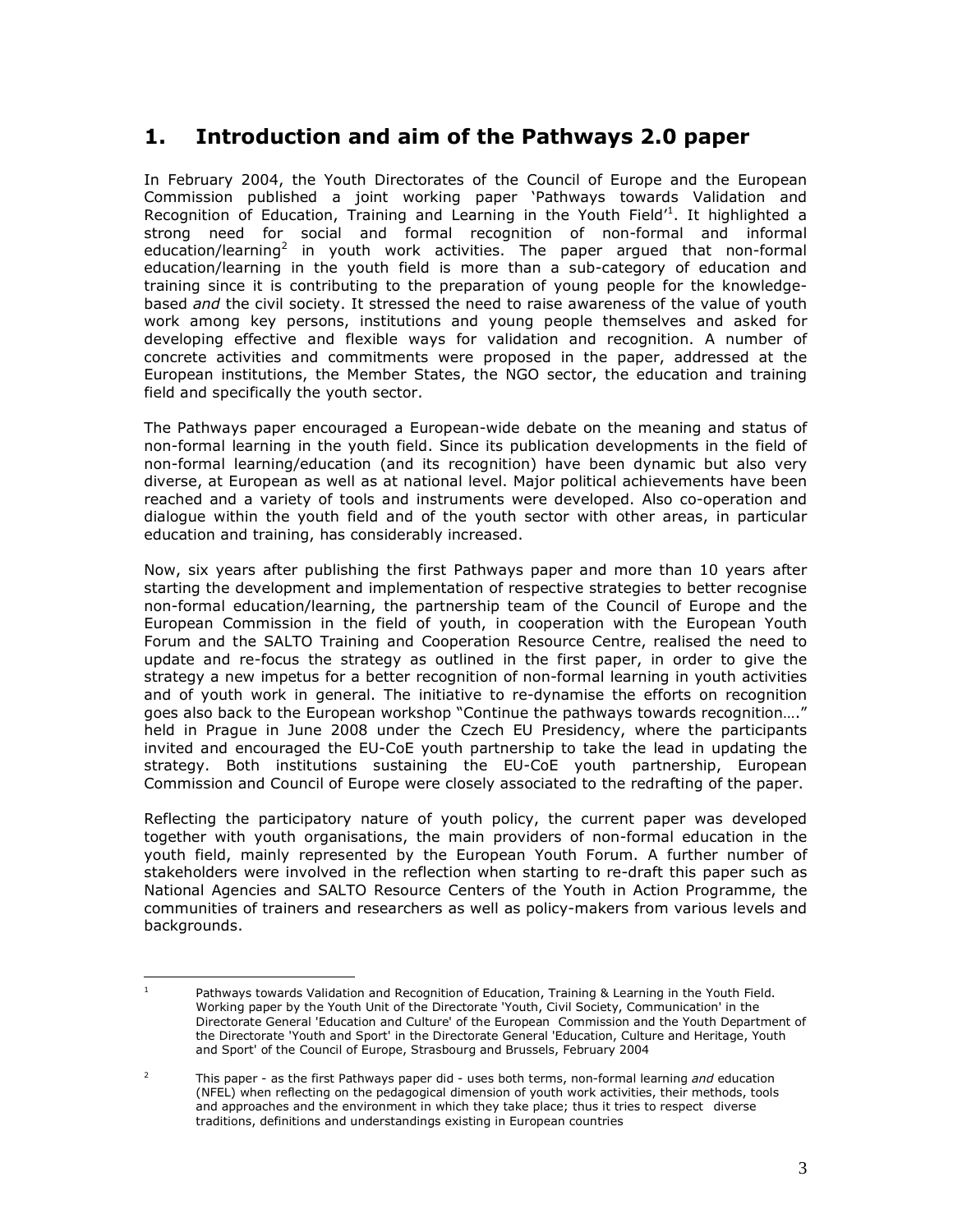The aim of this Pathways paper 2.0 is to provide a new vision and an outline on how to sustain and to foster the progress made until today and, even more, to go beyond the achievements made so far. This aim is based in the political agendas of the two European institutions, Council of Europe and European Union and the expectations of many providers of non-formal learning/education and of youth work. The political agendas are documented on the one hand in "**The future of the Council of Europe's youth policy: Agenda 2020**" and on the other hand in "**A renewed framework for European cooperation in the youth field (2010-2018)**" 3 .

The recognition of non-formal education/learning - and of youth work in general - is an important goal for the two institutions and its partners in the youth field. It is not an aim in itself, it is part of a coherent vision on how to improve the inclusion and well-being of young people in our society and empower them to be active citizens. In this respect, youth work plays a crucial role as outlined in the political documents and expressed at various occasions with the aim of granting youth work a better position and more political recognition in our societies. This is also reflected in the Resolution of the Council of the European Union on Youth Work of November 2010 which stresses the importance of recognising the crucial role of youth work as a provider of non-formal learning opportunities to all young people.

At the end of the first decade of the  $21<sup>st</sup>$  century, the situation of young people in Europe is complex and diverse. Non-formal learning and education – and youth work in general has the potential to address many of the issues that concern young people. It helps young people in making better educational choices, gives them larger and better possibilities to learn and helps them demonstrate their skills. A better social recognition of non-formal learning outcomes helps to empower young people and can lead to increased participation in our societies and democratic participation.

The Pathways paper is addressed to all those interested in further improving the status and relevance of youth work (and - as part of it - of non-formal learning) and involved in developing and implementing better strategies and instruments for recognition.

## **2. Non-formal education and learning in the youth field - characteristics and impact**

Education and learning in the youth field encompasses various types, methods, settings and approaches of learning. Even if it is generally understood to be non-formal education/learning, it also includes elements of informal learning and is sometimes very close to formal education.

**Non-formal learning and education**, understood as learning outside institutional contexts (out-of-school) is the key activity, but also the key competence of youth work. Non-formal learning/education in youth work is often structured, based on learning objectives, learning time and specific learning support and it is intentional. It typically does not lead to certification, but in an increasing number of cases, certificates are delivered, leading to a better recognition of the individual learning outcome.

Some elements of youth work can be considered to be **formal education/learning and training**. In specific cases the youth sector / youth work acts as a substitute, alternative education and training provider (e.g. in second chance schools and similar projects, in

-<br>3

Further information see chapter 3.1 (Council of Europe) and 3.2 (European Union)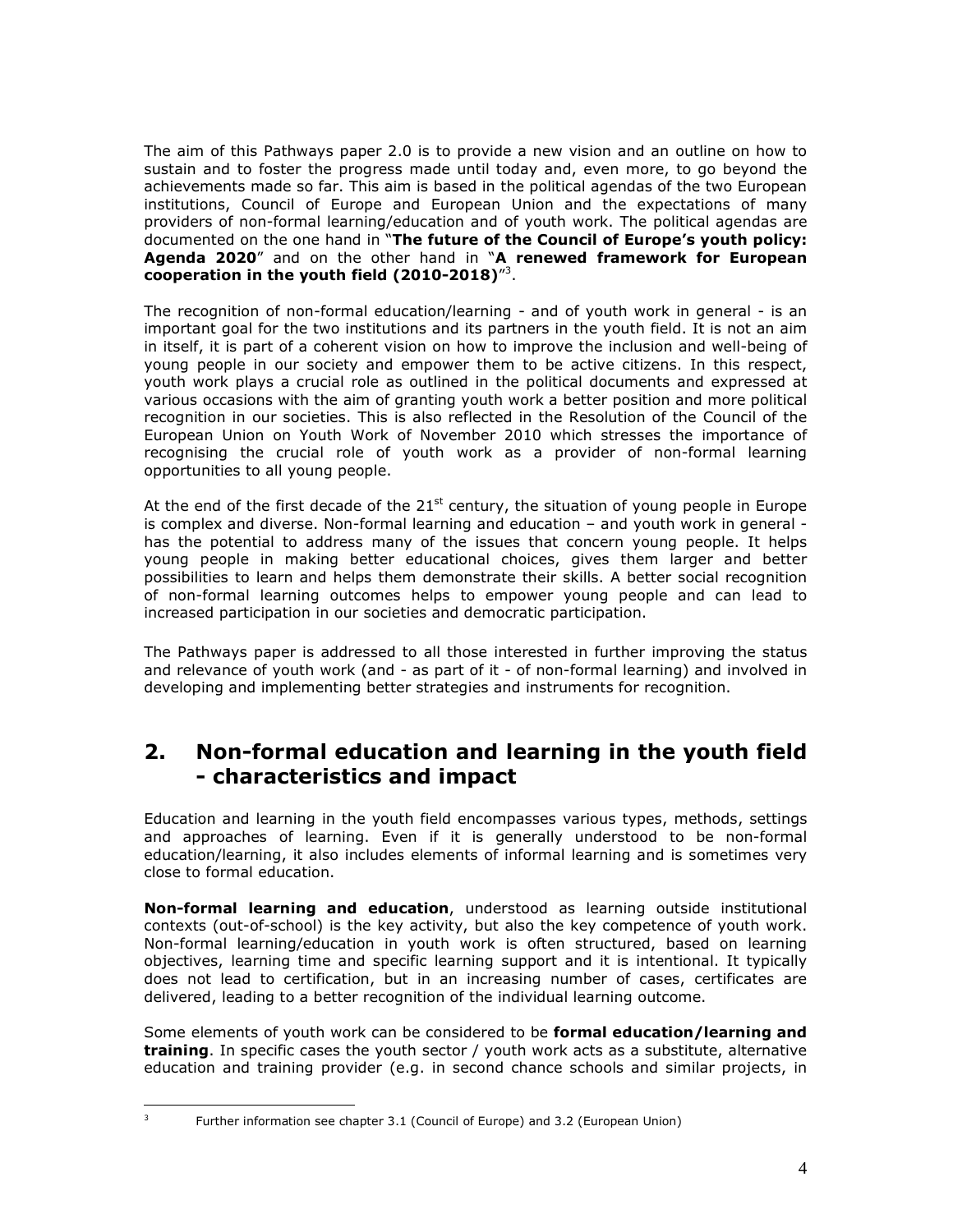special Vocational Education and Training projects) for school drop-outs, early school leavers, disaffected young people or other young people at risk. The learning process is structured in terms of learning objectives, learning time and learning support and it is intentional; the participants get certificates and/or diplomas.

Youth work activities also provide many **informal learning** opportunities, as young people learn while simply being active, being a volunteer or just being with their peers. They learn informally in daily life and leisure time just as they learn informally in school, at work and in family life, just learning by doing; it is typically not structured and not intentional and does not lead to certification. It provides specific learning opportunities, in particular of social, cultural and personal nature, often called "soft" skills.

All learning in the youth field enables young people to acquire essential skills and competences and contributes to their personal development, to social inclusion and to active citizenship, thereby improving their employment prospects. Learning activities within the youth field - and youth work in general - provide a significant added value for society, the economy and young people themselves. Youth work is situated between the social sector, pedagogy and civil society.

Participation in activities in the youth field contributes in various ways to the acquisition of the 8 key competences as identified in the framework of lifelong learning<sup>4</sup>: communication in the mother tongue as well as in a foreign language, mathematical and scientific competence, digital competence, social and civic competences, learning to learn, sense of initiative and entrepreneurship, cultural awareness and expression.

Education and learning activities within the youth field have a participative and learnercentred approach, are carried out on a voluntary basis and are therefore closely linked to young people's needs, aspirations and interests. Important key elements are peer learning, learning environments and the diversity of approaches and target groups. Formal learning emphasises cognitive learning, non-formal settings often complement cognitive aspects by emotional, social and practical levels of learning.

Learning activities within the youth field are shaped by a specific character of learning which was developed over years and takes into account the specific situation of young people in societies. In particular within the European youth field non-formal and informal learning/education activities provide an intercultural learning dimension which supports the intercultural dialogue between people.

Learning in the youth field at European level is also about guaranteeing and improving quality standards in and through training. In this respect the long term training courses of the EU-CoE youth partnership "Advanced Training of Trainers in Europe" 2001-2003 (ATTE) and "Trainers for active Learning in Europe" 2008 – 2010 (TALE) were flagship projects in the field, as well as the ACT-HRE course of the Council of Europe. Reference should also be made to the training manuals that were produced in this framework, especially the "Manual for facilitators in non-formal education"<sup>5</sup> and "Compass - A Manual on Human Rights Education with Young People<sup>r6</sup> of the Council of Europe as well as the Training-Kits of the EU-CoE youth partnership<sup>7</sup>.

 $\frac{1}{4}$  Recommendation of the European Parliament and of the Council, of 18 December 2006, on key competences for lifelong learning [Official Journal L 394 of 30.12.2006]

<sup>5</sup> Manual for facilitators in non-formal education, edited and co-written by Sabine Klocker, 2009 http://www.eycb.coe.int/compass/en/contents.html

<sup>7</sup> http://youth-partnership-eu.coe.int/youth-partnership/publications/T-kits/T\_kits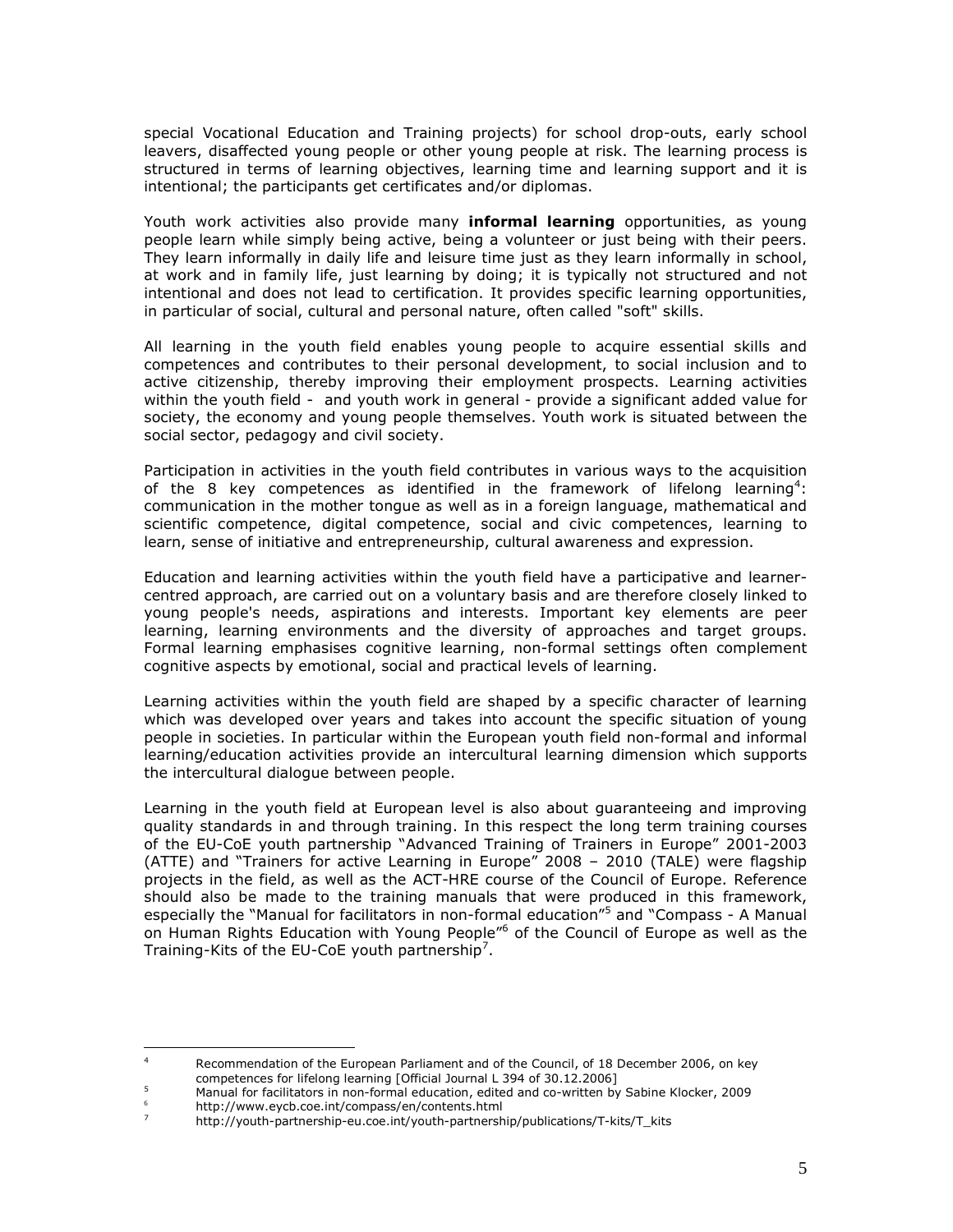## **3. Stocktaking – the state of affairs at European and national level**

#### **3.1 Recognition of non-formal learning/education in the youth policy of the Council of Europe**

A first reference to recognition of non-formal learning in youth activities can be found in the final declaration of the  $5<sup>th</sup>$  conference of European Ministers responsible for youth, meeting in Bucharest in April 1998, inviting the Member States to recognise training and skills acquired in non-formal education<sup>8</sup>.

A working group of the European Steering Committee for Youth (CDEJ) provided a first definition of non-formal education: "Non-formal education may be defined as a planned programme of personal and social education for young people designed to improve a range of skills and competencies, outside but supplementary to the formal educational curriculum. Participation is voluntary and the programmes are carried out by trained leaders in the voluntary and/or public sectors, and should be systematically monitored and evaluated. The experiences might also be certificated."<sup>9</sup>

As a follow-up the Directorate for Youth and Sport in the Council of Europe organised a symposium on non-formal learning in fall 2000 $10$ , in order to define a strategy for the implementation of a work programme in the field of non-formal learning.

Shortly after the symposium, the Parliamentary Assembly of the Council of Europe adopted a Recommendation on non-formal education<sup>11</sup>, highlighting the need for more investment in education and welfare as an efficient strategy for enhancing active citizenship and the prevention of social exclusion; non-formal education provided by nongovernmental youth organisations is considered to play a crucial role, complementing formal education in the concept of lifelong learning. The Assembly recommends to recognise non-formal education as *de facto* partner in the process of lifelong learning and in youth policy and to create effective systems for evaluation.

The final declaration of the 6th conference of European Youth Ministers meeting in Thessaloniki of November 2002<sup>12</sup> highlights the relevance of voluntary engagement of young people and recommends the development of appropriate strategies and tools for a better recognition of experiences and skills acquired in these activities at all levels.

In a Recommendation to its Member States on the promotion and recognition of nonformal education of young people<sup>13</sup>, the Committee of Ministers of the Council of Europe reinforces the debate on non-formal learning by recommending the development of effective standards for the recognition of non-formal education, an important part of general education and training. Non-formal education should be a significant element of national youth policies and cooperation at European level should be enhanced.

 $\frac{1}{8}$ 5<sup>th</sup> Conference of European Ministers responsible for Youth: Bucharest, 27-29 April 1998 - Final Declaration - Young people: active citizens in a future Europe - Human Rights - Participation – Solidarity

<sup>.&</sup>lt;br>9 Cit: Study on the links between formal and non-formal education, prepared by Manuela du Bois- Reymond, Strasbourg, March 2003, page 12

<sup>&</sup>lt;sup>10</sup> Report on the Symposium on Non-Formal Education, Strasbourg 13-15 October 2000, January 2001

<sup>&</sup>lt;sup>11</sup> Recommendation 1437 (2000) on Non-formal education  $\frac{11}{2}$  $6<sup>th</sup>$  Conference of European Ministers responsible for Youth: Youth constructing Europe – Final Declaration, Thessaloniki, Greece, 7-9 November 2002

Recommendation Rec(2003)8 of the Committee of Ministers to Member States on the promotion and recognition of non-formal education/learning of young people *(Adopted by the Committee of Ministers on 30 April 2003 at the 838th meeting of the Ministers' Deputies*)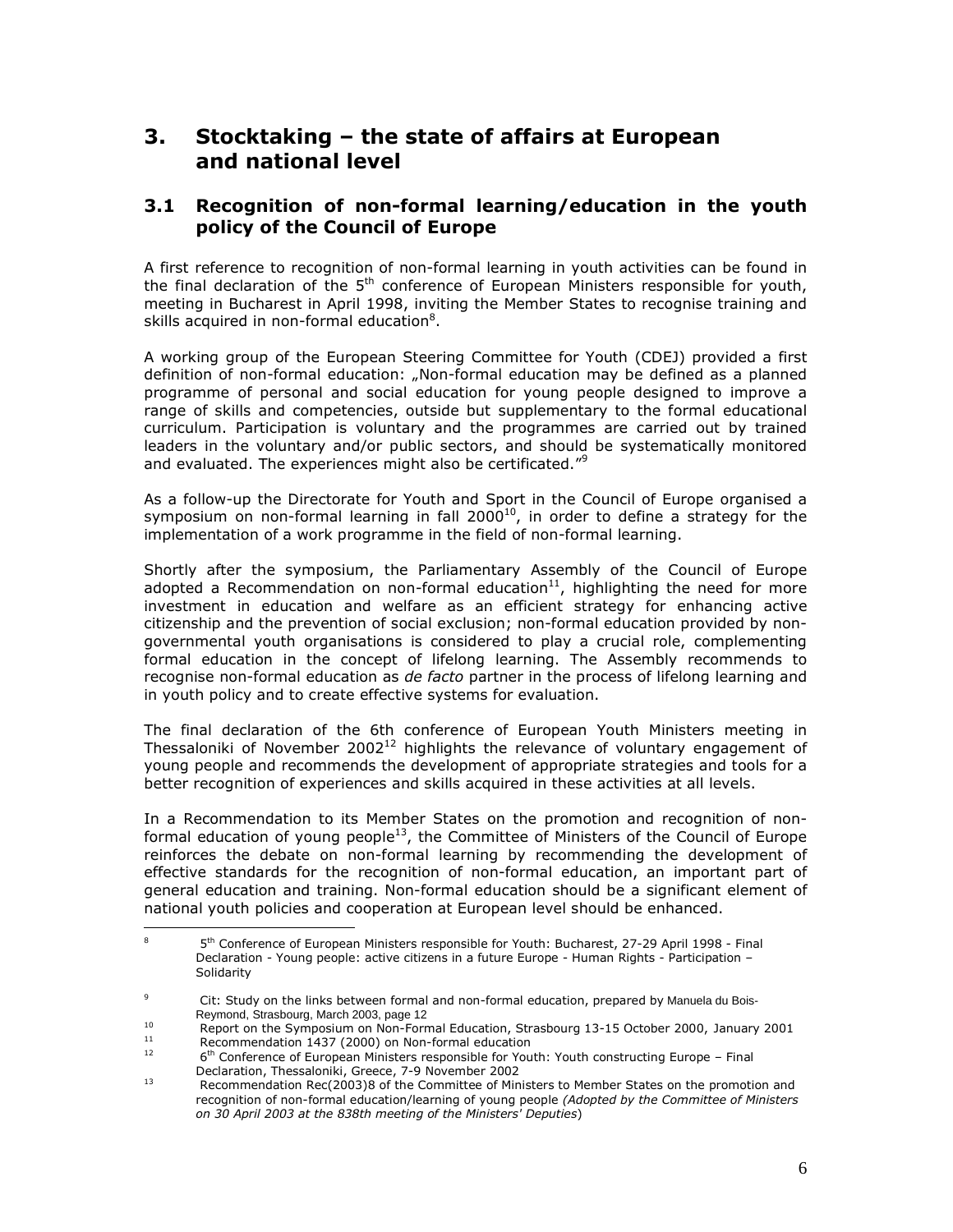Accordingly non-formal and informal learning plays a prominent role in the advisory missions and youth policy reviews of the Council of Europe, tools to promote and support the development of youth policies in the member states.

As a new proposal, the Committee asks to develop a European Portfolio as a tool to describe experiences, skills and competences which are acquired in non-formal settings. The European Language Portfolio, developed by the Council of Europe as one out of five instruments of the Europass<sup>14</sup>, is seen as an example for such a youth work portfolio.

Consequently the CDEJ decided to invite an expert group to work on the development of the Portfolio. The focus was given to the description of experiences and competences of youth workers and youth leaders. The tool should allow, to identify and to describe progress in non-formal learning. The demand for a better recognition existed at two levels: the political and the individual one. Competences should be proved in a procedure of self-assessment. After a phase of development and testing in 2007 the Portfolio was disseminated largely and translated into various languages. After an in-depth evaluation a revision is foreseen in 2010 - 2011.

In a meeting of Youth Ministers in September 2005 in Budapest on the key priorities of the youth sector for the period  $2006-2008<sup>15</sup>$ , the priority of recognition of non-formal education and of youth work was confirmed.

A next milestone was set with AGENDA 2020 – the future youth policy of the Council of Europe<sup>16</sup>. In a final declaration of youth ministers meeting in October 2008 in Kiev it is stressed that access of young people to education, training and the labour market has to be improved, in particular by promoting and recognising non-formal learning.

In a background document, the secretariat of the Directorate for Youth and Sport<sup>17</sup> underlines the need to reinforce the work done so far and especially to continue the activities of the partnership between the Council of Europe and the European Commission in the field of youth by highlighting the particular role of non-formal learning for a better access to the labour market.

A particular relevance to Agenda 2020 was given by the Resolution of the Committee of Ministers in November 2008<sup>18</sup>. It stated that recognition of non-formal learning plays a crucial role for social inclusion by "ensuring young people's access to education, training and working life, particularly through the promotion and recognition of non-formal education/learning".

The contribution and potential of non-formal learning to promoting the core values and mission of the Council of Europe has been recognised in the Council of Europe Charter on Education for Democratic Citizenship and Human Rights adopted by the Committee of Ministers in May 2010. The charter acknowledges the important role of non-formal education in providing every person with the opportunity of education for democratic citizenship and human rights education. It also states that "non-governmental

<sup>15</sup> 7th Conference of European Ministers responsible for Youth, Budapest, Hungary, 23-24 September 2005: "Human dignity und social cohesion: youth policy responses to violence" Resolution on the priorities of the Council of Europe's youth sector for 2006-2008

<sup>|&</sup>lt;br>|<br>|<br>| Decision 2241/2004/EC of the European Parliament and of the Council on a single Community framework for the transparency of qualifications and competences (Europass)

<sup>16</sup> Final Declaration of the 8th Conference of Ministers responsible for Youth, Kiev, Ukraine, 10-11 October 2008.

<sup>&</sup>quot;The future of the Council of Europe's youth sector: Agenda 2020" - Background document prepared by the secretariat of the Directorate for Youth and Sport, October 2008

<sup>18</sup> Resolution CM/Res(2008)23 on the youth policy of the Council of Europe (adopted by the Committee of Ministers on 25 November 2008 at the 1042nd meeting of the Ministers' Deputies.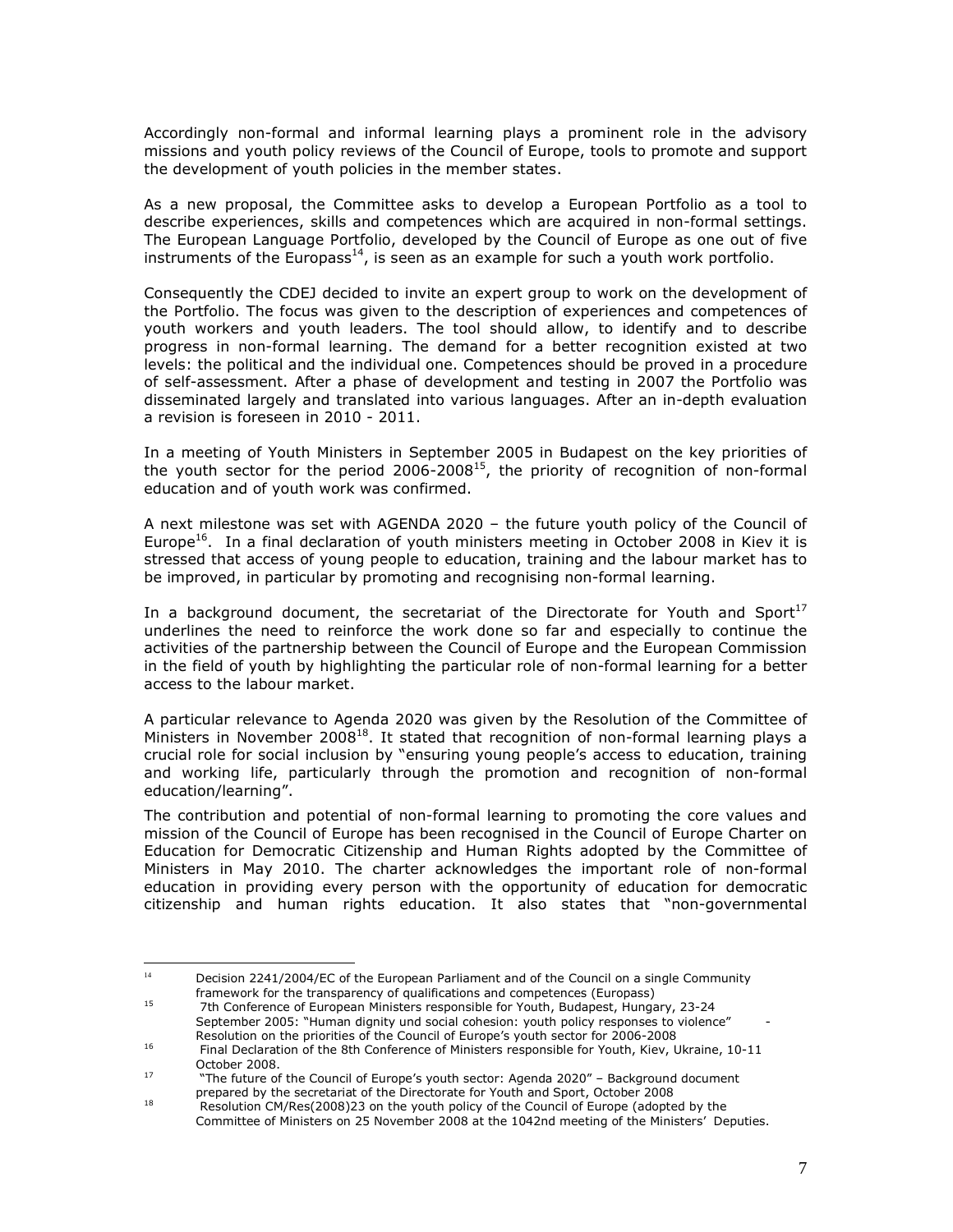organisations and youth organisations have a valuable contribution to make (…), particularly through non-formal and informal education"<sup>19</sup>.

Youth work and non-formal learning have also an important role in promoting access to social rights and social inclusion of young people. The *Enter!* project of the Directorate of Youth and Sport<sup>20</sup> will result in a recommendation addressing this issue. By involving other policy sectors of the organisation, the project also supports the mainstreaming of non-formal education approaches.

#### **3.2 Recognition of non-formal learning/education in the youth policy of the European Union**

Policy strategies in the youth field in the European Union are built on the **White Paper 'A new impetus for European youth',** adopted by the Commission in November  $2001^{21}$ . With regard to non-formal and informal learning, it emphasises the need for greater recognition of relevant activities and greater complementarities with formal education and training. Since the launch of the White Paper, recognition plays a prominent role, both in regard to policy development and in practical terms.

The Presidency Conclusions of the European Council of 23 March 2005 agreed on the **European Youth Pact** as a fully integrated part of the Lisbon Strategy. One objective of the pact is to develop closer cooperation between the Member States on transparency and comparability of occupational qualifications as well as to recognise non-formal and informal learning<sup>22</sup>.

The **Council Resolution** of May 2006 on the recognition of the value of non-formal and informal learning within the European youth field invites the Member States and the Commission to "encourage the development of a comparable and transparent youthspecific element within Europass for identifying and recognising the skills and competences acquired by young people through non-formal and informal learning […], that could be attached to certificates or other recognition tools in order to make it easier [...] to understand what the original certificate means in terms of the knowledge, skills and competences acquired by its holder"<sup>23</sup>.

With the new EU-Strategy for Youth-Investing and Empowering<sup>24</sup>, non-formal learning becomes for the first time a priority for policy cooperation in the youth field at European level: "Complementary to formal education, non-formal education for young people should be supported to contribute to Lifelong Learning in Europe, by developing its quality, recognising its outcomes, and integrating it better with formal education". This priority was confirmed in the Council Resolution of 27 November 2009 on a renewed framework for European cooperation in the youth field (2010-2018). As a complement to

 $\overline{a}$ 

<sup>19</sup> Recommendation CM/Rec(2010)7 and explanatory memorandum: Council of Europe Charter on Education for Democratic Citizenship and Human Rights Education<br>
<sup>20</sup>

 $20$  http://www.coe.int/enter<br> $21$  European Commission M

<sup>21</sup> European Commission White Paper: A New Impetus for European Youth. COM(2001) 681 final,  $21.11.2001$ 

Communication to the Spring European Council: Working together for growth and jobs. Integrated Guidelines for Growth and Jobs (2005–08). Document adopted by the European Council 17 June 2005.

Resolution of the Council and of the Representatives of the Governments of the Member States, meeting within the Council, on the recognition of the value of non-formal and informal learning within the European youth field (2006/C 168/01)

Communication from the Commission to the Council, the European Parliament, the European Economic and Social Committee and the Committee of Regions: An EU Strategy for Youth – Investing and Empowering. A renewed open method of coordination to address youth challenges and opportunities. Brussels, 27.4.2009. COM(2009) 200 final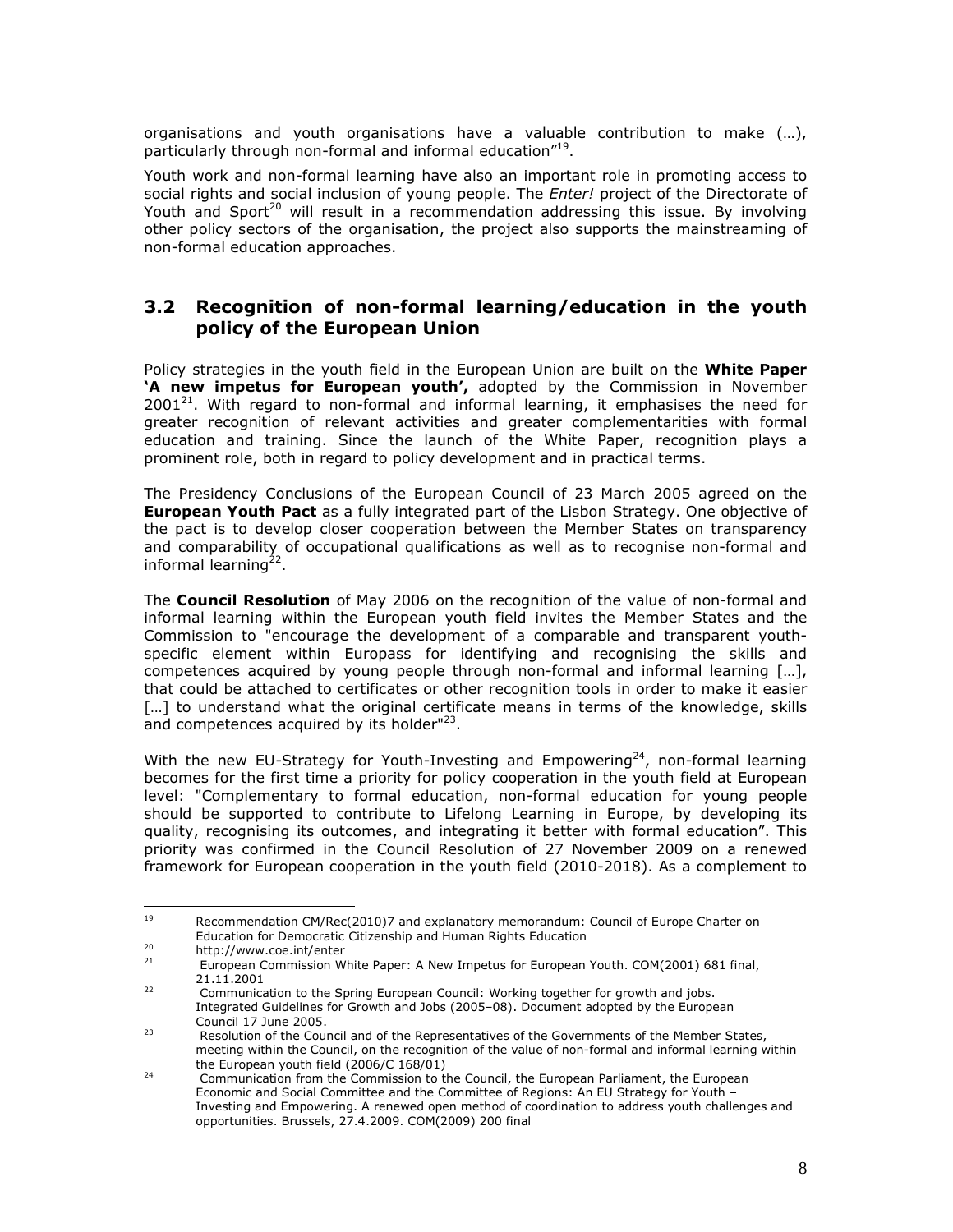formal education, non-formal learning for young people should be promoted and recognised, better links between formal education and non-formal learning be developed.

Youth-related aims and possible initiatives in the field of education and training at the level of the Member States and the Commission could be, among others:

- development of youth work and other non-formal learning opportunities as a means to address early school leaving;
- \_ use of tools established at EU level for the transparency and validation of skills and recognition of qualifications;
- promotion of learning mobility of all young people;
- \_ use of formal education and non-formal learning to promote cohesion and understanding across different groups, promote equal opportunities and narrow the gaps in achievement;
- \_ development of participative structures in education as well as cooperation between schools, families and local communities;
- raise of a broader public awareness of the value of non-formal learning outcomes<sup>25</sup>.

The Commission commits itself to further develop Europass as a European instrument for the transparency of skills, including tools for self-assessment of skills and competences.

The new EU Youth Strategy also highlights the role of youth work as an important means to foster the personal and professional development of young people. Youth workers should be better equipped with professional skills and the validation of their competences be promoted through appropriate European instruments such as Europass, the European Qualifications Framework, the European Credit Transfer System or the European Credit System for Vocational Education and Training.

The Council Resolution on Youth Work of November 2010 confirms the important role that non-formal learning plays in youth work by complementing formal education settings. It invites the Member States and the European Commission to support the development of tools and instruments for assessment and documentation of skills and competences of youth workers and youth leaders<sup>26</sup>.

The European Union's **Youth in Action Programme** makes an important contribution to the acquisition of competences and is therefore a key instrument in providing young people with opportunities for non-formal and informal learning in a European  $dimension<sup>27</sup>$ . It contributes to the involvement of young people in experiences characterised by a twofold dimension: the acquisition of skills through non-formal or informal learning and the development of their active citizenship.

To facilitate the validation and recognition of non-formal learning in the Youth in Action programme it was decided to develop a specific tool, Youthpass. Through the Youthpass certificate the European Commission aims at ensuring the recognition of learning experiences gained through the participation in the various actions of the Youth in Action Programme. After successful implementation, Youthpass is being extended to all relevant YOUTH IN ACTION activities and potentially beyond the programme actions where appropriate.

 $\ddot{\phantom{a}}$ 

<sup>&</sup>lt;sup>25</sup> COUNCIL RESOLUTION of 27 November 2009 on a renewed framework for European cooperation in the youth field (2010-2018) (2009/OJ C 311/01)

<sup>26</sup> <sup>26</sup><br>Resolution of the Council of the European Union on Youth Work of 19 November 2010 <sup>27</sup> Decision No 1719/2006 /EC of the European Parliament and of the Council of 15 November 2006 establishing the Youth in Action programme for the period 2007 to 2013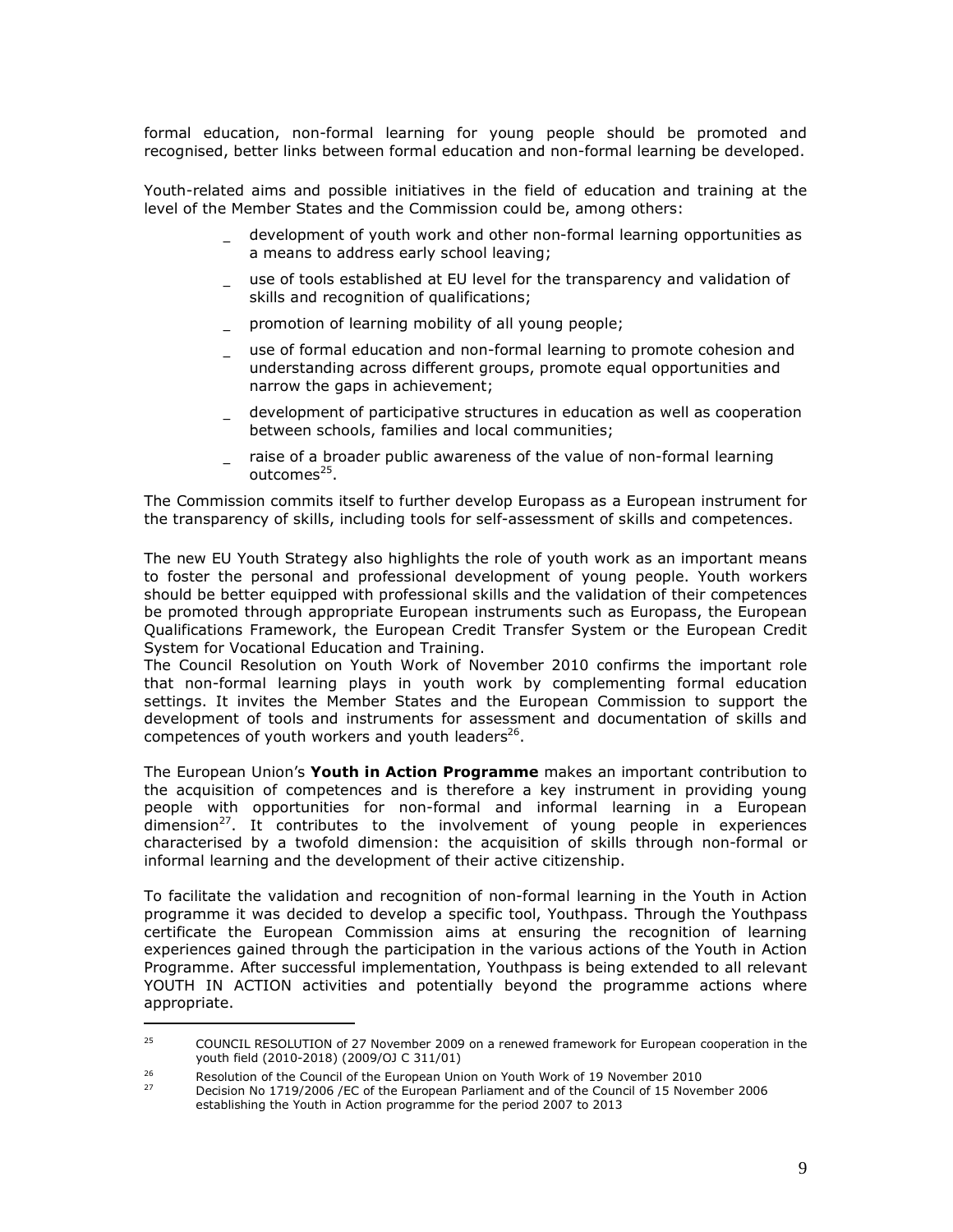In March 2010, the Commission launched the new EU2020 Strategy<sup>28</sup>. Youth on the Move is one of the flagship initiatives to support the overall strategy. Youth on the Move is expected to support the engagement of young people in society through all levels of education and youth policy, including learning opportunities for young people with fewer opportunities. This includes strengthening the structures for volunteering and youth participation, and supporting the acquisition of key skills through non-formal educational activities as a supplement to formal learning or as an incentive to reintegrate back into the formal education system.

A key document in terms of learning mobility is the Council Recommendation on the Mobility of Young Volunteers across the European Union<sup>29</sup>. It asks Member States to increase awareness of the importance of intercultural competences and language learning in order to reduce barriers to the cross-border mobility of young people and to promote appropriate recognition of learning outcomes of voluntary activities. It further encourages the use of instruments at EU level that can facilitate cross-border voluntary activities by ensuring the transparency of qualifications, such as Europass, Youthpass and the European Qualifications Framework.

#### **3.3 Developments at national level in the Member States**

Also at national level in Member States of both European Union and Council of Europe, recognition of non-formal and informal learning in the youth field has become a more important issue over the last years. Initiatives are either coming from organisations active in the non-formal learning field or from the different governments implementing relevant strategies. A wide range of recognition instruments for non-formal and informal learning already exist on local, regional and national level as well as in different sectors of the youth field.

In the current framework it is impossible to mention all the diverse and manifold initiatives in the field. Information about validation of non-formal and informal learning, including the youth field, is made visible through the 'European Inventory on validation of non-formal and informal learning' (see chapter 3.5 on the links to lifelong learning).

#### **3.4 The European Youth Forum and the work of non-formal education providers**

The European Youth Forum, as a key stakeholder in the European debate representing both young people and youth organisations as providers of non-formal education, has been working on recognition of non-formal education since 1996 and has declared education as one of its five strategic priorities for 2007-2012. Within this strategic priority, the Forum sees the further recognition of non-formal education as a precondition to develop a true lifelong learning reality in Europe.

 $\overline{a}$ 

<sup>&</sup>lt;sup>28</sup> COMMUNICATION FROM THE COMMISSION. EUROPE 2020 A strategy for smart, sustainable and inclusive growth. COM(2010) 2020. Brussels, 3.3.2010

<sup>&</sup>lt;sup>29</sup> COUNCIL RECOMMENDATION of 20 November 2008 on the mobility of young volunteers across the European Union (2008/OJ C 319/03)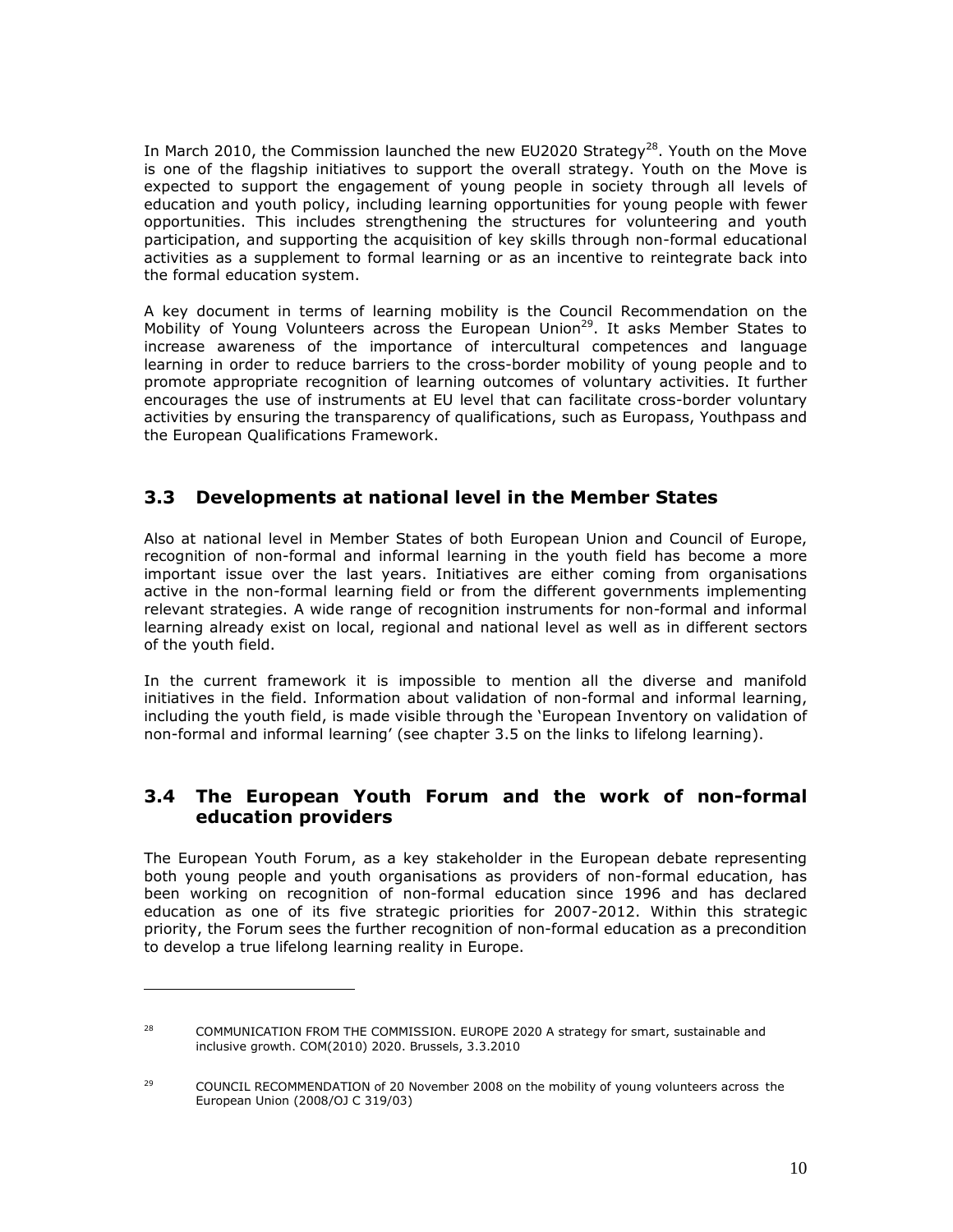The European Youth Forum works on different complementary types of recognition, social, individual and political. Through its policy papers of  $2005^{30}$  and  $2008^{31}$ , YFJ contributed to the political recognition and advocated for recognition in various processes at European level. This has been complemented by work on social recognition and individual recognition. In practical terms, the European Youth Forum organised a yearly dialogue on non-formal education with the aim of bringing providers of education together with institutions, social partners and stakeholders.

In 2008, the European Youth Forum published a sunshine report on non-formal education, presenting best practices from its member organisations with a focus on how non-formal learning contributes to personal development as well as to social inclusion, health and citizenship.

In 2009, the European Youth Forum started working on one of the big challenges for non-formal education, quality assurance of non-formal education/learning. It adopted a policy paper proposing a European scheme for quality assurance and a practical working method for youth organisations. This has been followed by a pilot project testing out the proposed methods.

#### **3.5 Linking to the lifelong learning strategy**

Non-formal learning and education as an integral part of lifelong learning received full recognition with the European Year on Lifelong Learning in 1996 and gained momentum with the Conclusions of the Lisbon European Council on 23 and 24 March 2000. The conclusions defined new strategic objectives to strengthen employment, economic reform and social cohesion as an integral part of a knowledge-based economy.

 The Communication of the European Commission in 2001 on 'Making a European area of lifelong learning a reality' prepared the shift towards a stronger recognition of learning outcomes and underlined the need to recognise competences acquired in non formal and informal settings<sup>32</sup>.

During the following years policy cooperation in education and training supported national reforms of education and qualification systems, as well as the development of European instruments promoting quality, transparency of qualifications and mobility in learning. With a number of relevant documents focusing on vocational education and training and lifelong learning<sup>33</sup><sup>34</sup>, the Member States were encouraged to increase cooperation and implement effective measures to validate learning outcomes, crucial for building bridges between formal, non-formal and informal learning.

The 2009 Council Conclusions on the new Strategic framework for European cooperation in the field of education and training ("ET 2020")<sup>35</sup> reiterated the equal importance of all different kinds of learning – formal, non-formal and informal learning – to make lifelong

<sup>30</sup> Policy paper on Recognition of non-formal education: Confirming the real competencies of young people in the knowledge society, 2005 (http://www.youthforum.org)

 $31$  Policy Paper on Non-formal Education, 2008 (http://www.youthforum.org)

Communication from the Commission: Making a European Area of Lifelong Learning a Reality, COM(2001) 678 final, 21.11.2001

The Helsinki Communiqué on Enhanced European Cooperation in Vocational Education and Training Communiqué of the European Ministers of Vocational Education and Training, the European Social partners and the European Commission, convened in Helsinki on 5 December 2006 to review the priorities and strategies of the Copenhagen Process.<br>
<sup>34</sup> Council Becalution of 27 June 2002 on lifelang learning, QJ G 14

<sup>&</sup>lt;sup>34</sup> Council Resolution of 27 June 2002 on lifelong learning, OJ C 163/1, 9.7.2002

<sup>35</sup> 2941th EDUCATION, YOUTH AND CULTURE Council meeting Brussels, 12 May 2009 http://www.consilium.europa.eu/uedocs/cms\_data/docs/pressdata/en/educ/107622.pdf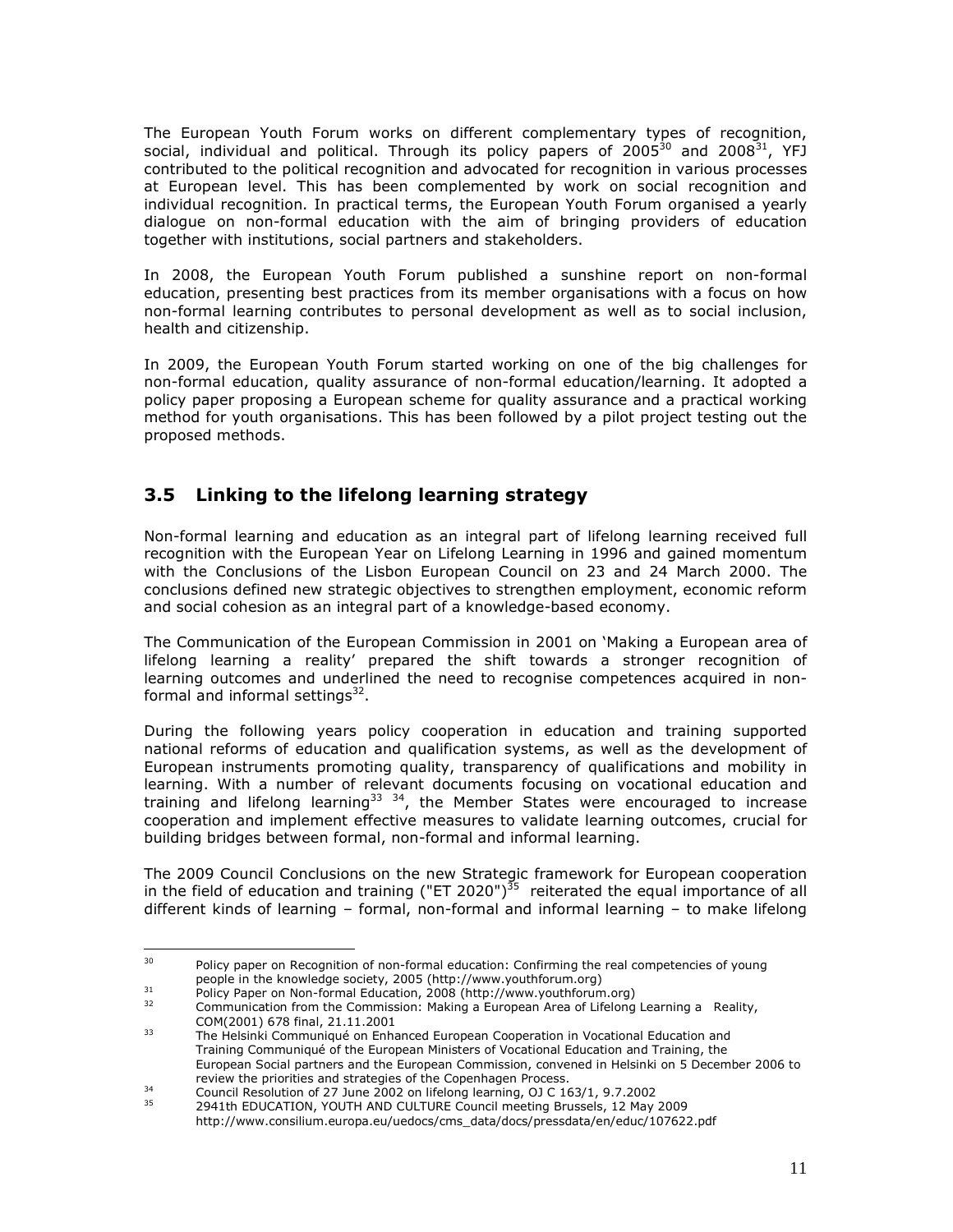learning and learner mobility a reality and to put in place coherent and comprehensive lifelong learning strategies at Member States level.

One of the main challenges and priorities is to ensure that all citizens can acquire transversal key competences according to the Recommendation on Key Competences for Lifelong Learning<sup>36</sup>, agreed upon in 2006.

As a consequence of changes in the labour market, the focus is put more and more on the development of skills and competences, including soft skills; social skills, ICT skills, emotional skills, creativity, entrepreneurial spirit etc. To this end, school and out-ofschool education have become complementary. The recognition of learning outcomes is now considered a driver for employability, mobility and social inclusion.

This trend goes together with some crucial developments in the area of recognition and validation of skills and competences:

- $\Rightarrow$  The European Qualification Framework<sup>37</sup> (EQF) shifts the focus from 'learning inputs' (length of studies, or type of institution) to 'learning outcomes'. It encourages lifelong learning by promoting the validation of non-formal and informal learning.
- $\Rightarrow$  Most Member States are developing their own National Qualifications Frameworks (NQFs) and linking it into the EQF.
- $\Rightarrow$  The European Credit System for Vocational Education and Training (ECVET) facilitates validation, recognition and accumulation of learning outcomes acquired during a stay in another country or in different learning contexts. It aims for better comparability between different VET and qualification systems.
- $\Rightarrow$  The European Skills, Competences Occupations and qualifications Taxonomy (ESCO) is being developed to bring the worlds of work and education/training closer together. It will build a multi-lingual shared vocabulary of skills/competences and enable them to be related to occupations and qualifications. Such a vocabulary can be used in a number of ways including underpinning better matching between supply and demand in the labour market and making the relevance of learning outcomes to occupations and tasks clearer to employers and citizens.

As stressed above, information about validation of non-formal and informal learning is made visible through the 'European Inventory on validation of non-formal and informal learning<sup>38</sup>, an initiative of the European Commission and the European Centre for the development of vocational training, CEDEFOP. The 2007 update pointed to a multi-speed process where, broadly speaking, countries could be divided into three main groups:

• Countries where validation has become a practical reality for individual citizens and where the number of candidates is significant. These countries have largely put in place national systems turning validation into an integrated part of their education and training and employment policies.

 $36$ <sup>36</sup> 18 December 2006 - 2006/962/EC -

http://www.consilium.europa.eu/uedocs/cms\_data/docs/pressdata/en/educ/107622.pdf 37 RECOMMENDATION OF THE EUROPEAN PARLIAMENT AND OF THE COUNCIL of 23 April 2008 on the

establishment of the European Qualifications Framework for lifelong learning (2008/C 111/01) http://www.cedefop.europa.eu/EN/about-cedefop/projects/validation-of-non-formal-andinformal-learning/european-inventory.aspx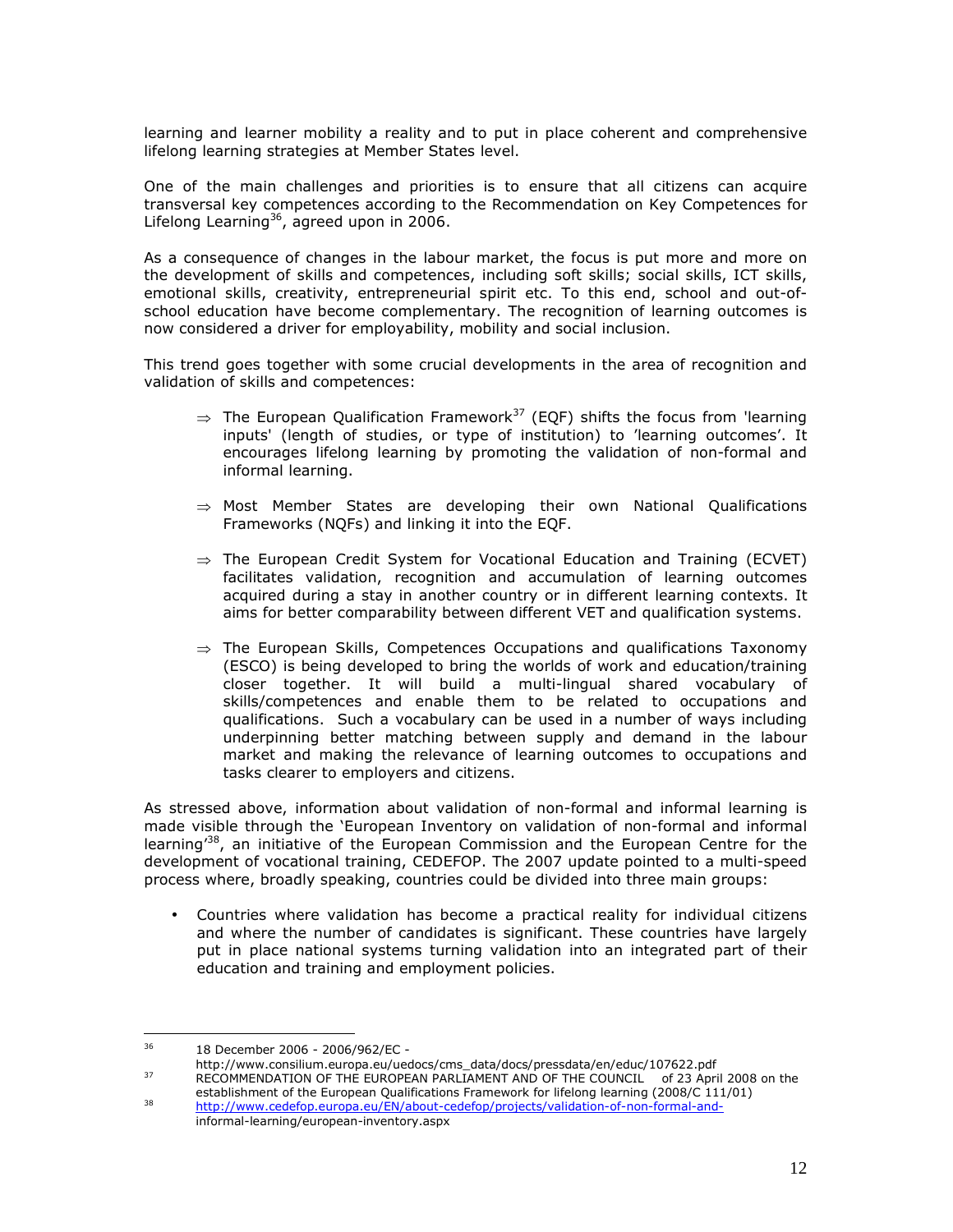- Countries where validation is emerging as a practical reality for individuals. In these cases legal and institutional steps have been taken but the take-up is relatively limited.
- Countries where validation is low on the political agenda and where concrete initiatives are relatively few and not part of an overall strategy.

The Inventory is considered to be a "living" document, updated every few years; the next update is due at the end of 2010. It includes non-formal and informal learning in the youth field.

The common European principles on validation, adopted by the European Council in 2004, represent a political consensus on the fundamental aspects of a broad framework namely: individual entitlements, obligations of stakeholders, confidence and trust, credibility and legitimacy. The European Guidelines<sup>39</sup>. on validation published by the European Commission and Cedefop in 2009 complement the principles by providing more in-depth concrete advice to policy makers and practitioners. Updated regularly they need to be further developed for particular target groups, such as young people.

The CEDEFOP Virtual Community on non-formal learning provides a communication platform for the development and implementation of methods and systems for identification and validation of non-formal learning. Established already in 2003, the Virtual Community is intended as a meeting place for everybody interested and involved in the field - policy makers, practitioners, researchers and others<sup>40</sup>.

Whilst important steps have been taken at European and national level, the European Commission believes a stronger political basis is needed to pursue more systematic cooperation and tap the full potential of this field. This is in line with the Europe 2020 strategy and the May 2010 Council Conclusions on competences supporting lifelong learning and the 'new skills for new jobs' initiative which explicitly call for *'the promotion of the recognition of non-formal and informal learning*'.

A public consultation<sup>41</sup> has been launched to collect views on whether further action is needed, if so, the type of action required and which policy priorities should be given attention.

The Commission considers it is very timely to address the issue of validation now as the implementation of transparency instruments such as the EQF – and the related development of national frameworks which describe qualifications in terms of what people know, understand and can do regardless of where or how the learning was acquired - provides the scope to develop an integrated approach to the promotion and validation of non-formal and informal learning.

The 2011 European Year of Voluntary Activities Promoting Active Citizenship, which includes the recognition of skills and competences developed through volunteering in its objectives, will also help to build momentum as will the actions to support digital literacy, skills and inclusion in the Digital Agenda for Europe.

<sup>-&</sup>lt;br>39 http://www.cedefop.europa.eu/EN/about-cedefop/projects/validation-of-non-formal-and informal-learning/european-inventory-principles.aspx

<sup>40</sup> http://communities.cedefop.europa.eu/nfl 41

http://ec.europa.eu/dqs/education\_culture/consult/learning\_en.html, the consultation will be open until 9 February 2011.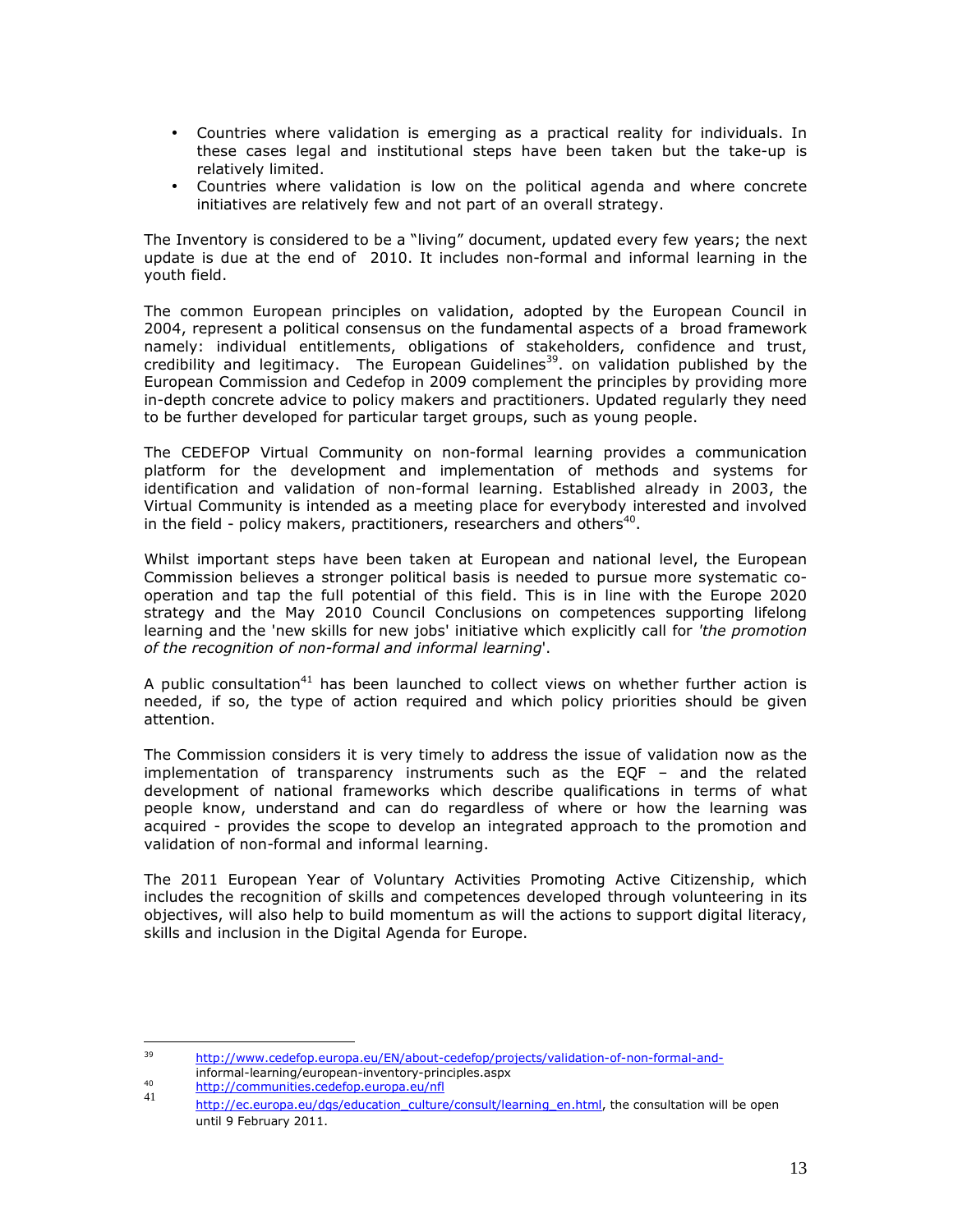## **4. Pathways towards a better recognition of non formal learning/education in the youth field – 10 elements for a renewed strategy**

When re-defining a further strategy for a better formal, social and political recognition of non-formal and informal learning of youth work, it is important to highlight some principles and challenges that need to be considered when discussing strategic options.

It is obvious that one cannot speak of one single youth work sector. The diversity of the youth field with regard to disciplines, methods, approaches, tools and priorities must be respected and cultivated. It is not about harmonising or streamlining the sector to one monolithic system when aiming at a better recognition of the work done.

With regard to recognition and certification, the concerns of many experts and stakeholders, notably youth NGO's, must be taken seriously: the risk to (over)formalise learning in youth work activities. Not everything in youth work is measurable and can or should be assessed, recognised and certified.

In this respect, any hierarchisation of youth work activities must be avoided, nor can a functionalisation of learning outcomes only for purposes of the labour market, the education system or social system be accepted, particularly when it comes to funding and allocation of financial means. On the contrary, it must be made clear that youth work enriches other policies only if it maintains its particular identity and strength; only then other sectors can benefit from youth work. Youth work stands for itself, it has its own self-worth and in many cases its own pertinacity e.g. the right to have fun and to play<sup>42</sup>.

It is also of importance to make a distinction between different forms of recognition, depending on who recognises learning and for what purpose. The forms of recognition are:

- **Formal recognition** means the **'validation'** of learning outcomes and the **'certification'** of a learning process and/or these outcomes by issuing certificates or diplomas which formally recognise the achievements of an individual; $43$
- **Political recognition** means the recognition of non-formal education in legislation and/or the inclusion of non-formal learning/education in political strategies, and the involvement of non-formal learning providers in these strategies*;*
- **Social recognition** means that social players acknowledge the value of competences acquired in non-formal settings and the work done within these activities, including the value of the organizations providing this work;
- **Self recognition** means the assessment by the individual of learning outcomes and the ability to use these learning outcomes in other fields.

Despite significant progress in some Member States, a lack of communication and continuous dialogue between all stakeholders involved in the process has to be stated.

 $42$ Hanjo Schild, Loreta Senkute, Jan Vanhee: The right to play and to have fun in youth and community work; in COYOTE magazine extra, July 2010

<sup>43</sup> Communication from the Commission: Making a European Area of Lifelong Learning a Reality, p.31e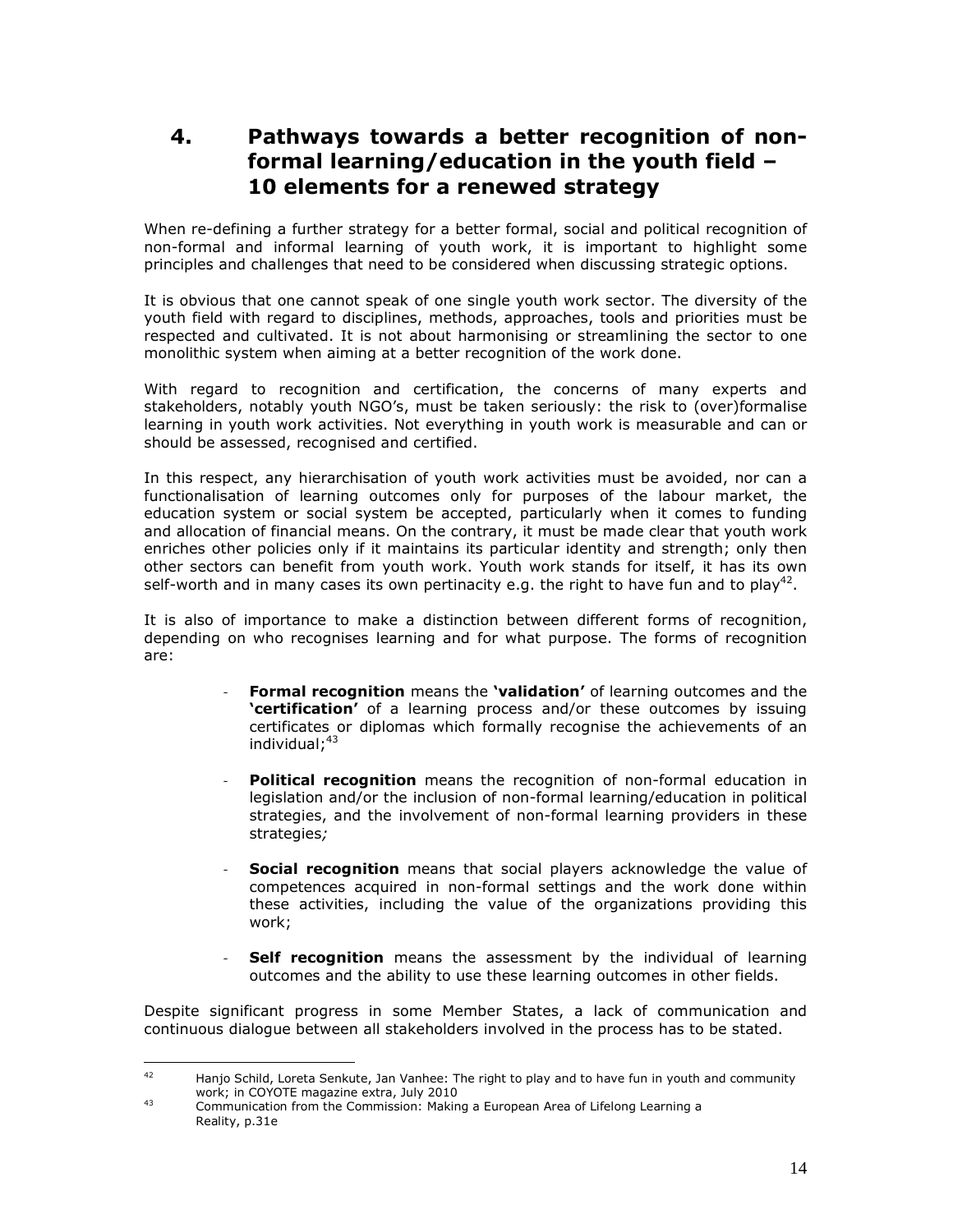This concerns a better, currently cumbersome communication within the youth field on practices, tools and political strategies, as well as an exchange and co-operation between the education and training system, the labour market and the youth field.

Finally, it should be stressed that the most efficient learning concept is a holistic one, combining formal, informal and non-formal elements. While formal learning emphasises mainly cognitive learning, non-formal settings complement cognitive aspects by emotional, social and practical levels of learning. Youth work provides such holistic approaches in many facets. The concepts of holistic and blended learning approaches should be further developed and youth work certainly can contribute with its experiences and concepts to such a development. A precondition would be an open dialogue at an equal level with the formal education and training system.

When reflecting on a new and updated strategy to make further progress towards a better formal, social and political recognition of non-formal learning/education and youth work, eleven elements have been identified:

#### **1) Develop a common understanding and a joint strategy in the youth field and improve co-operation and communication**

The youth sector must find a common ground to further define and implement strategies for recognition of youth work. The whole sector of youth work is concerned, diverse disciplines, various methods and approaches, comprising all forms of learning as well as all forms of recognition, be it formal, social, political. There must be a common understanding of what should be recognised, how and by whom, and ranges from concepts of self-recognition to measures of making results of youth work visible. It must also be made clear, who plays which role in this process and which responsibilities the various groups of actors have<sup>44</sup>. Since the youth sector reflects such a huge diversity of people active at various levels, in various positions, functions and roles, coming from diverse backgrounds, structures and disciplines a better co-operation and communication culture is needed. In the follow-up, the setting of common objectives for the further development of the youth work sector could be envisaged, based on clear mandates, time-schedules and planned outputs.

## **2) Make the role of youth organisations visible**

Youth organisations and other providers of non-formal learning need to increase efforts to make the learning taking place in their activities and programmes clearer and more visible. First of all, a challenge remains for youth organisations to attract young people as volunteers and participants. Volunteering is sometimes seen as an unnecessary waste of time. The level of awareness of the benefits that volunteering brings to the society and the individual is insufficient. Therefore, recognition of learning needs to start within the organisation. The role of youth organisations is to increase social and self-recognition and to adapt and provide tools for assessment and recognition. Youth organisations can also contribute to enhance political recognition through active advocacy and participation in policy processes.

 $44$ 

<sup>44</sup> The debates in the 1st European Youth Work Convention in July 2010 under the Belgian EU-Presidency can be considered a milestone in this regard and must be continued.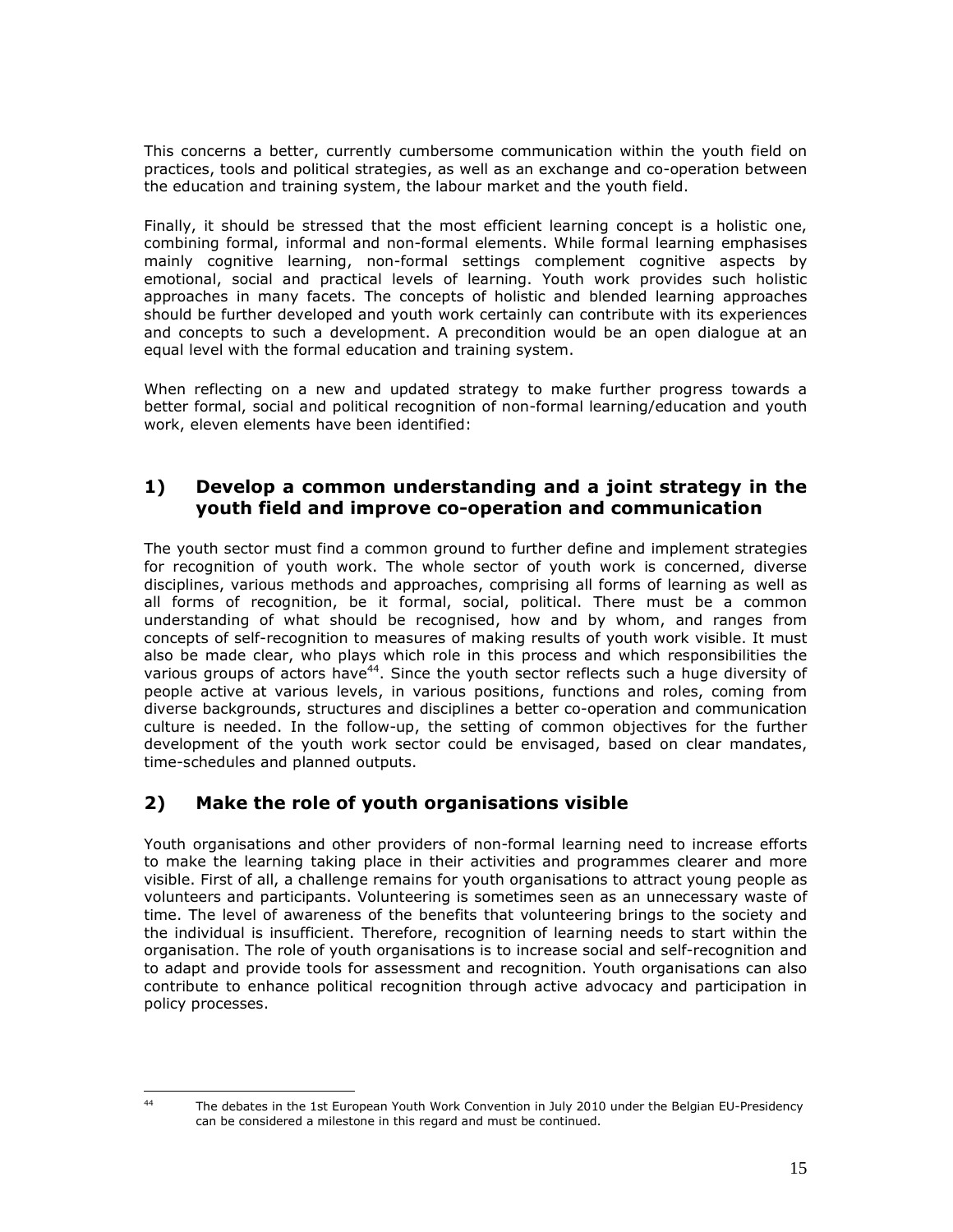#### **3) Assure quality and training in non-formal education/learning**

There is still a lack of confidence regarding the effectiveness of non-formal learning and youth work activities, both within the youth field and society. If non-formal learning/education aims at being positioned in the political debates at a similar level as the formal education and training sector, quality assurance might be the missing element. Quality and quality assurance can also be instrumental for the further development of youth work providers who engage consciously in the design of their educational programmes. Another measure to assure high quality and to strengthen the conceptual idea is to provide and establish appropriate training opportunities at different levels. The quality standards in training activities of the Directorate of Youth and Sport of the Council of Europe, particularly in the programme of activities of the European Youth Centres, provide interesting starting points: these should be reviewed and complemented with new experiences, especially those integrating e-learning and blended learning approaches. Also the European Training Strategy of the Youth in Action programme plays a key role in this respect. Further, the process initiated by the European Youth Forum to develop a European Framework for the Quality Assurance of non-formal education by 2015 should be supported.

#### **4) Increase knowledge about non-formal education/learning in youth work**

The continued conceptual, practical and theoretical development of non-formal learning in youth work is essential for strengthening the capacity and the recognition of nonformal learning; this refers to research and practice. A coordinated strategy should be set up and anchored between research, policy and practice to deliver scientific and experiential knowledge. The strategy should compile existing knowledge, ensure an easy access to it for decision makers and youth organisations and identify gaps in knowledge and needs for further research. Experiences and approaches from other regions of the world and from other institutional actors (e.g. UN, ILO, World Bank) should be taken into account. An inventory on non-formal learning in the youth field could be updated and published regularly and the European Youth Report could provide a regular chapter on non-formal education/learning. The European Knowledge Centre for Youth Policy (EKCYP) already provides relevant information on the topic and will further introduce a new feature on youth work.

#### **5) Develop existing tools further and make them accessible and transferable**

Results of learning can be used in all different settings and for various purposes, be it in education or employment, civil society or for personal development. While diplomas and qualifications received in formal education serve as transfer documents, certificates of the youth field are lacking credit. Even instruments for assessing and validating competences acquired in non-formal learning in youth work (see Youth Worker Portfolio and Youthpass) that have been developed in recent times at European level are rarely recognised by formal education or the employment sector. After having successfully developed these tools it is time to evaluate them, to improve them where needed, to disseminate them and to identify needs for further instruments, e.g. for self-assessment, and other accompanying support measures.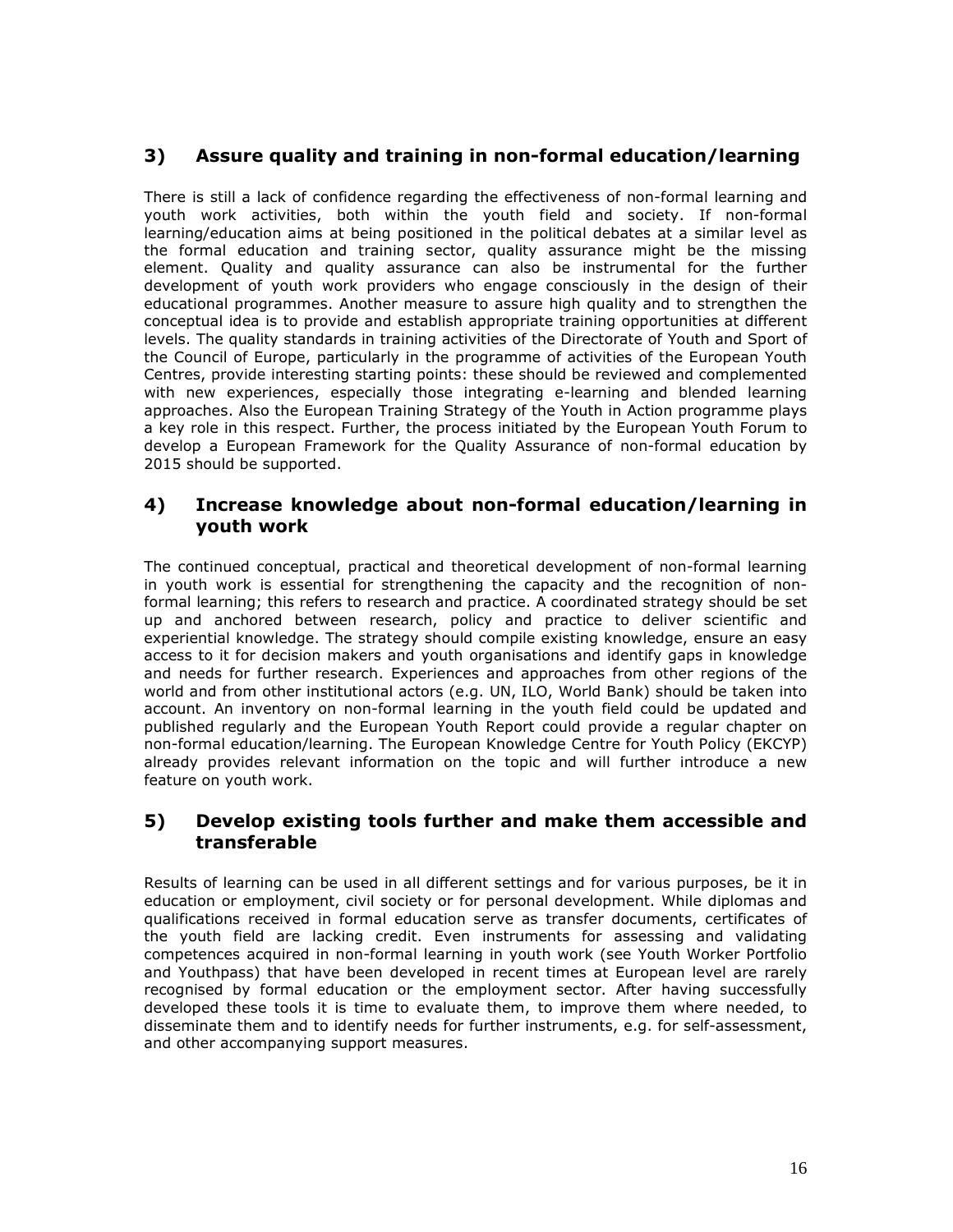## **6) Reinforce the political process at European level**

If the youth field wants to create and to follow a visible political agenda it needs stronger commitment and a reinforcement of the political processes, in particular at European level but as well by Member States. In Education and Training respective policies are based on the lifelong learning strategy, the Bologna process promotes Higher Education as the Copenhagen/Bruges processes does for Vocational Education and Training. In the Czech EU Presidency event on recognition of non-formal learning in the youth field in Prague 2008 the youth sector proposed to launch a Prague process for recognition of non-formal learning. This process never really took off. Supported by recent political developments in the field of youth work it is now time to fully start such a process involving European institutions, Member States, youth NGO's, trainers, youth workers / youth leaders and researchers.

## **7) Link youth to the lifelong learning strategy and vice versa**

The communication and co-operation with the lifelong learning, respectively formal education and the vocational education and training sector has to be improved. At European Union level a link should be established between the Open Methods of Coordination in education and training and the youth field. Also in the Council of Europe a dialogue with other educational policies e.g. Higher Education and/or Human Rights and Citizenship Education should be deepened. It must be made sure that the education sector recognises learning in youth work as a value in itself and communicates on an equal level as it does within the formal education sector. In the European Union, the Youth on the Move initiative can be the overarching policy framework that can bridge the two policy fields. The future European Skills Passport should, among others, record skills acquired in youth work and facilitate validation through appropriate procedures.

## **8) Involve stakeholders of the employment sector**

The labour market needs work force skilled with a set of key competences among which soft skills play an increasing role. Problem solving, intercultural skills, team spirit, creativity etc. are exactly the competences that young people acquire in non-formal learning schemes of youth work. While in the political debates a lot of attention is dedicated to 'validation' of non-formal learning outcomes at the work place (and in formal education and training), the impact of learning in youth work activities is constantly undervalued, particularly on the side of employers. A common understanding and language should be developed in order to provide the employment sector with appropriate information on the potential of non- and informal learning in youth work. And youth work needs to identify its potential of providing competences for the labour market; at the same time it must be made clear where the limits of this role are.

## **9) Associate the social sector**

Youth work is positioned between education, civil society and the social sector. Even if the links of many youth work activities to the social sector seem to be quite strong, the relationship is in general often still weak. This is specifically true for the relationship of some disciplines of youth work such as open youth / community work and leisure time activities to youth social / welfare work and youth care. The different disciplines of youth work, even if part of the same sector, don't know much about each other. Youth social work often is closer to the social sector than to the youth field. This is proven also when looking at providers of youth social work which mostly are welfare organisations, in rare cases they are youth organisations. A minimum requirement would be the building of strategic partnerships and much better information systems between the various fields.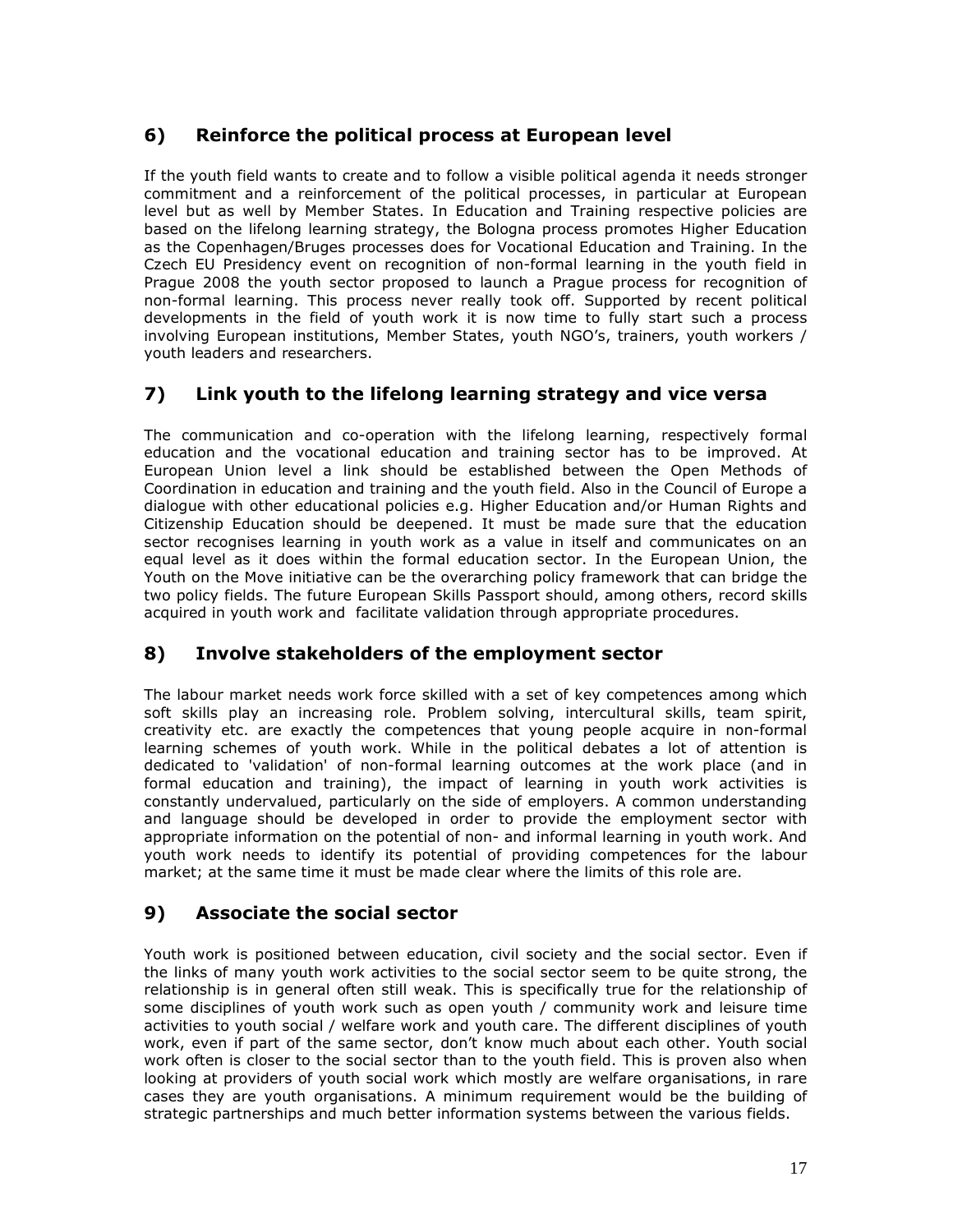#### **10) Cooperate with other policy fields and with stakeholders of civil society**

In the last years the youth sector has steadily grown towards a considerable part of the third sector, in terms of resources invested and size of the work force and thus strengthened its socio-economic scope. Today it is a strong pillar of civil society, together with other stakeholders and NGO's, and it has increased links to other policy fields which have an impact on youth work such as education, sport, intercultural dialogue, urban and rural policies, intergenerational dialogue. The players in these sectors should be seen as natural strategic partners for the youth field. The volunteer sector, cultural and environmental organisations, human rights organisations, information and councelling services, sport organisations etc., all are part of the third sector and share similar interests. The recognition of youth work (and of the work of the neighbouring sectors) can be increased through a closer cooperation between them.

## **5. Conclusions**

Non-formal education/learning in the youth field provides unique learning opportunities to millions of young Europeans every day. This is done through a diversified youth work structure often based on a voluntary and participative approach and a special educational field which provides an added value for society and individuals. Learning in and from youth work forms the basis for active citizenship, cultural expression, self-development into confident adults, for a European civil society, political participation, health and well being, social inclusion...

It is for this reason that the European institutions, European Union and Council of Europe have decided to bring youth work and its formal, social and political recognition higher on the political agenda, welcomed by all relevant stakeholders in the field.

It is now time to continue the pathways towards a better recognition by implementing concrete steps and developing concrete strategies and tools. Some ideas are mentioned in this paper, others need to be explored, defined and implemented. It should not only be the responsibility of those who worked on this paper to implement its proposed actions; recognition of non-formal learning in the youth field should be the responsibility of all players in youth work, a shared ownership.

The EU-CoE youth partnership is committed to continue the efforts for a better recognition of youth work and has therefore made "support and recognition of youth work" one out of two key priorities for the years to come. As a next activity it will organise another symposium on recognition of youth work, 11 years after the first one.

Also the European Youth Forum and the SALTO Training and Cooperation Resource Centre will continue implementing its activities as outlined in this paper, particularly on quality assurance and the further development of Youthpass.

We invite all interested parties to provide feedback on this paper and to develop their own ideas and actions for a better recognition of youth work.